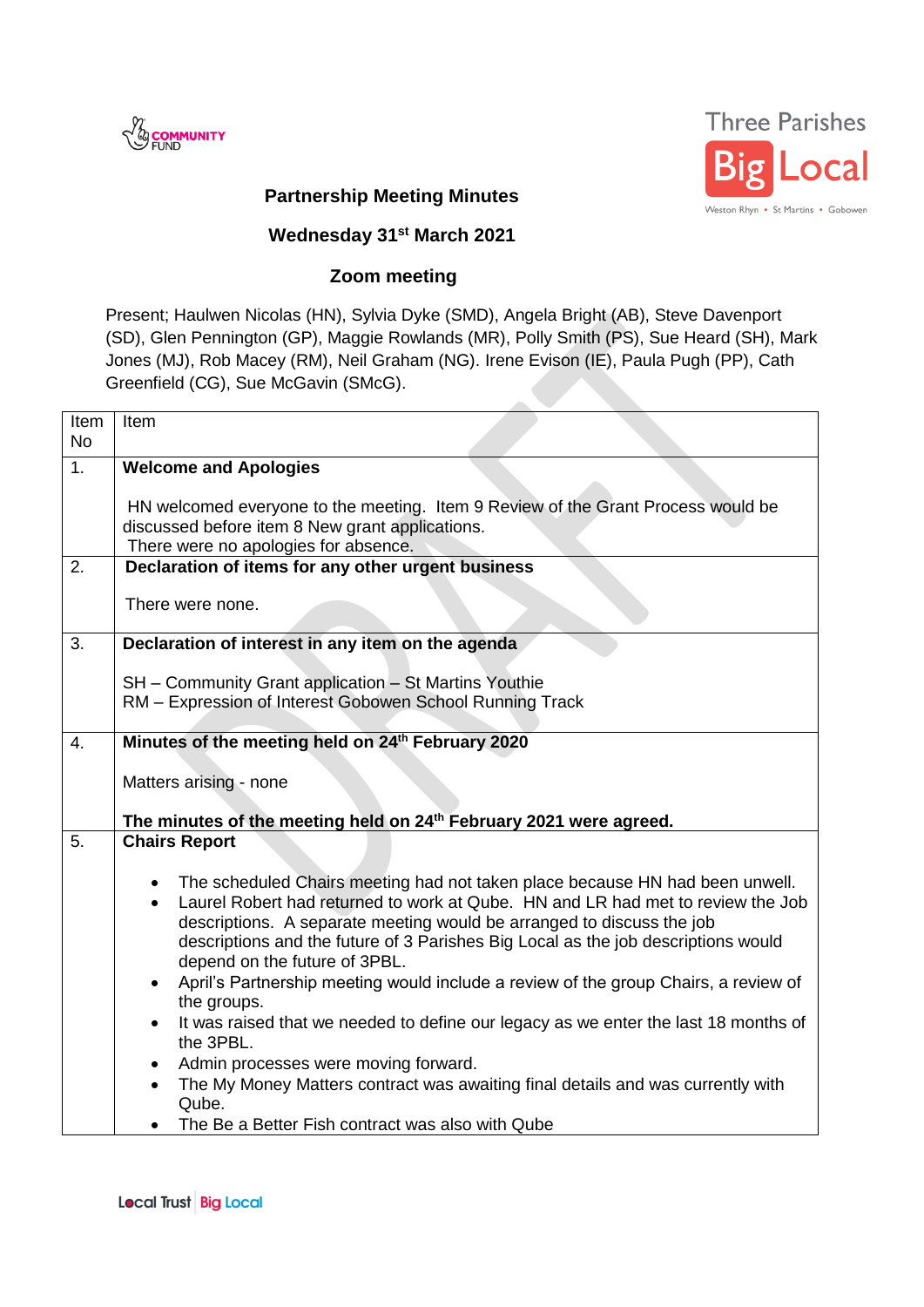|    | SG and IE still had hours in hand for finalising the contracts and for IE's support<br>regarding legacy.                                                                                                                                                                                                                                                                                     |
|----|----------------------------------------------------------------------------------------------------------------------------------------------------------------------------------------------------------------------------------------------------------------------------------------------------------------------------------------------------------------------------------------------|
|    | It was agreed that HN would put together a small group of Partners with support<br>from IE and SMG to put together a Legacy proposal for the partnership to discuss.                                                                                                                                                                                                                         |
| 6. | <b>Questions about the Financial Report</b>                                                                                                                                                                                                                                                                                                                                                  |
|    | PP advised that salary costs were updated quarterly and that Steven Wilson had refunded<br>the unspent grant funding. The next financial report would be available week commencing<br>22 <sup>nd</sup> April.                                                                                                                                                                                |
|    | HN added that £4k was still allocated to events which Helen (Qube) thought should sit in<br>grants thereby reducing the grant pot to around £10k.                                                                                                                                                                                                                                            |
|    | The Year 6 underspend originally agreed to be used for extending the My Money Matters<br>contract to December 2022 was not required as the original contract had included this<br>extension. The Year 6 underspend was therefore still available and would need reviewing<br>and allocating.                                                                                                 |
|    | The Year 6 underspend would be discussed at the next Partnership meeting.                                                                                                                                                                                                                                                                                                                    |
| 7. | Any update from PP 3PBL staff and Qube<br>None                                                                                                                                                                                                                                                                                                                                               |
| 8. | Review of the grant process (IE)                                                                                                                                                                                                                                                                                                                                                             |
|    | IE proposed two options;<br>1. Stay the same generally doing good things<br>2. Innovation, inspiration and community action – aimed at benefiting the community and<br>the 3 Parishes area around the aspirations within the Community Plan.                                                                                                                                                 |
|    | The application and decision process needed to be seen as being fair i.e. the application<br>form contains all the information needed to make a decision. Applicants too needed to<br>know how their application would be assessed and that there would be a clear recording of<br>the decision.<br>In practice this could mean giving small grants up to £500 and possibly creating a small |
|    | decision making sub group with delegated responsibility for making decisions.                                                                                                                                                                                                                                                                                                                |
|    | PS said that there had been a grant sub group which had worked well, but it had stopped<br>because some partners wanted the decisions to be made by the whole Partnership.                                                                                                                                                                                                                   |
|    | It was agreed that;<br>a) A statement is released by the Partnership to say that funding was coming to<br>an end and would be limited.                                                                                                                                                                                                                                                       |
|    | b) A statement is released to say that the grant process was currently under<br>review.                                                                                                                                                                                                                                                                                                      |
|    | c) That based on the discussion in the meeting IE would revise the document<br>and issue for partners to review.                                                                                                                                                                                                                                                                             |
| 9. | <b>New grant applications</b>                                                                                                                                                                                                                                                                                                                                                                |
|    | Expression of Interest - TNS Easter Activities<br>Expression of Interest - Running Track, Friends of Gobowen School                                                                                                                                                                                                                                                                          |
|    | Community Chest - Parkinsons in the Marches<br>$\bullet$                                                                                                                                                                                                                                                                                                                                     |
|    | Community Chest - Gobowen litter pickers<br>$\bullet$<br>Community Chest - St Martins Youth Club<br>$\bullet$                                                                                                                                                                                                                                                                                |
|    | It was agreed that;<br>a) TNS Expression of interest – TNS to be contacted and made aware that –<br>grants cannot be given retrospectively (i.e. Easter activities) but the<br>partnership will consider future events. TNS should be made aware that 3PBL                                                                                                                                   |